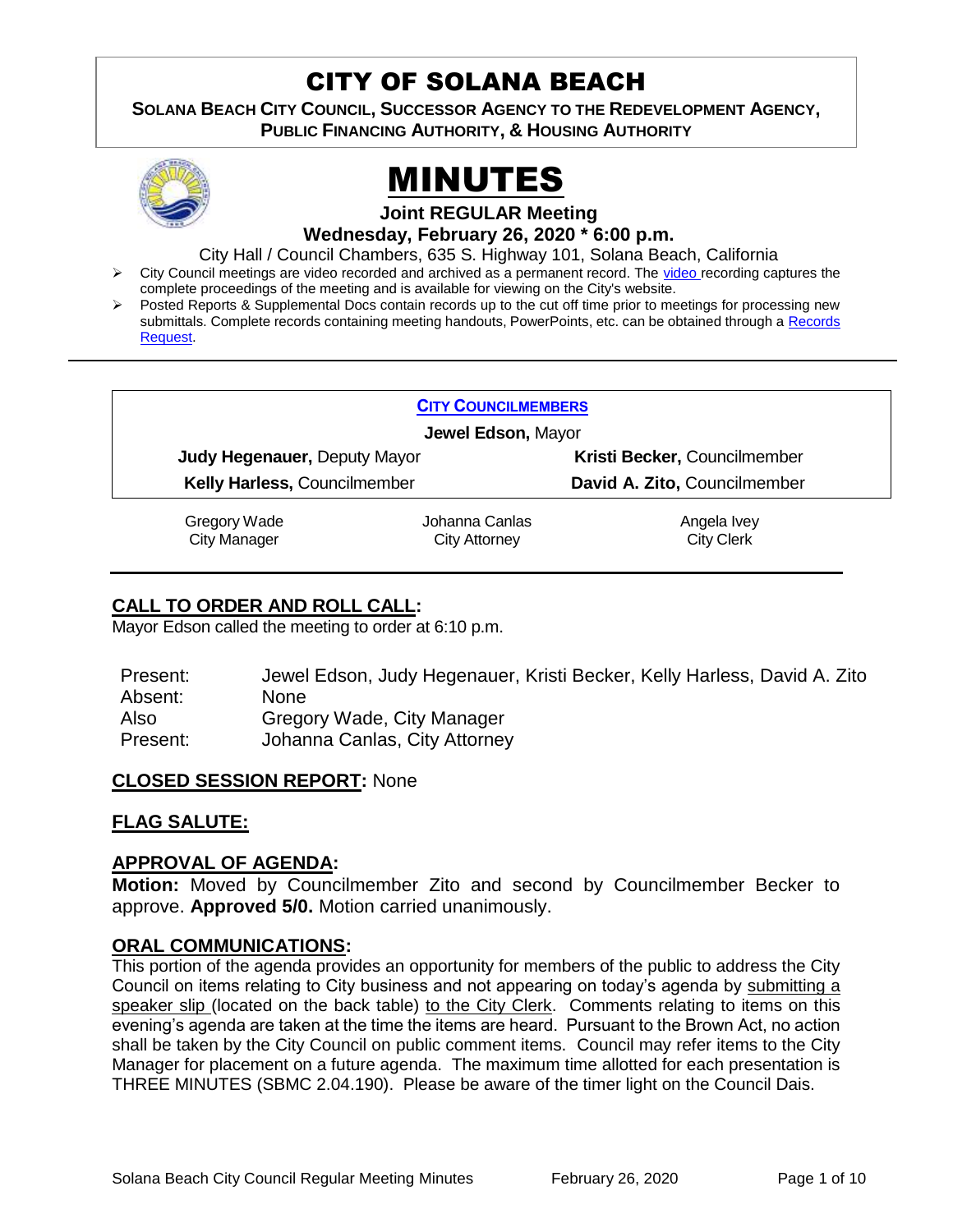Susan Murfin spoke about increased parking at the trailhead of Annie's Canyon and safety issues and quality of life concerns. She submitted some photos and a list of people requesting that something be done about the issue.

Rosemary Mancuso spoke about speeding on Rios, parking in front of driveways and fire hydrants, the safety concerns for visitors and residents, and suggesting a stop sign at the intersection of Rios and Seabright Lane and speed bumps on Rios to cut down the speed.

Jane Sinclair spoke about concerns for excessive parking and safety, garbage unable to be collected because parked cars blocked accessibility, and asked to clarify parking regulations.

Dean Russell spoke about the activity being like a Fiesta Del Sol at the end of the street and it was getting worse every weekend.

Jerri Jellison spoke about the west side of Rios having no curb and sidewalks so parking consumes a major part of the southbound lane, the danger for children, and suggested making it illegal to park on the ocean side of Rios where the worse of the problem exists.

Cathy Gill spoke about the safety concerns, that a serious accident was waiting to happen on this street, and the issue needed to be rectified.

Bridgette Pfailil spoke about the North Rios issues and said they were like living next to Disneyland.

Brett Gobar spoke about encouraging voters in the City of Del Mar to vote No on Proposition G, the neighborhood being disturbed by a massive intrusion of lagoon hikers, considering a trial parking at CDC, seaside beach, or train station parking lots, proposing no neighborhood parking between 10:00 a.m. and 3:00 p.m. and be metered at \$20 per half hour, and parking fees be given to ecological storm drain filers feeding the lagoon and coastal drain.

Marc Friedman spoke about heavy traffic days, grid lock at the end of North Rios, difficulty for drivers turning around, dropping off, and opening car doors, the trailhead at Solana Hills was closed and directed all visitors to this trailhead making it much busier, and encouraged public communication, alternate entrances, and updates on the lagoon's website and their email lists to educate visitors about parking.

Juelle Penaranda spoke about parking all along their corner house, that their own three young children could no longer safely ride bikes on the street due to the amount of people and speeding cars, and there was no space for friends to park for a birthday party at their house.

Sean Pope spoke about the huge issue in this area and suggestions of permit only parking, space for guests, metered parking, and dedicated parking.

Kristen Pope submitted some pictures of parking in the area to display what was going on during the weekends, and spoke about the increase in cigarette butts on the ground, having told people to not smoke in the lagoon, increasing ranger patrol more on the weekends and sunset hours, and larger signage about a significant penalty for smoking in the lagoon.

Lisa Nicholas spoke about the parking problem, people moving residents' garbage cans into their driveways, the safety concern for the children, and have someone quality control speed and issues.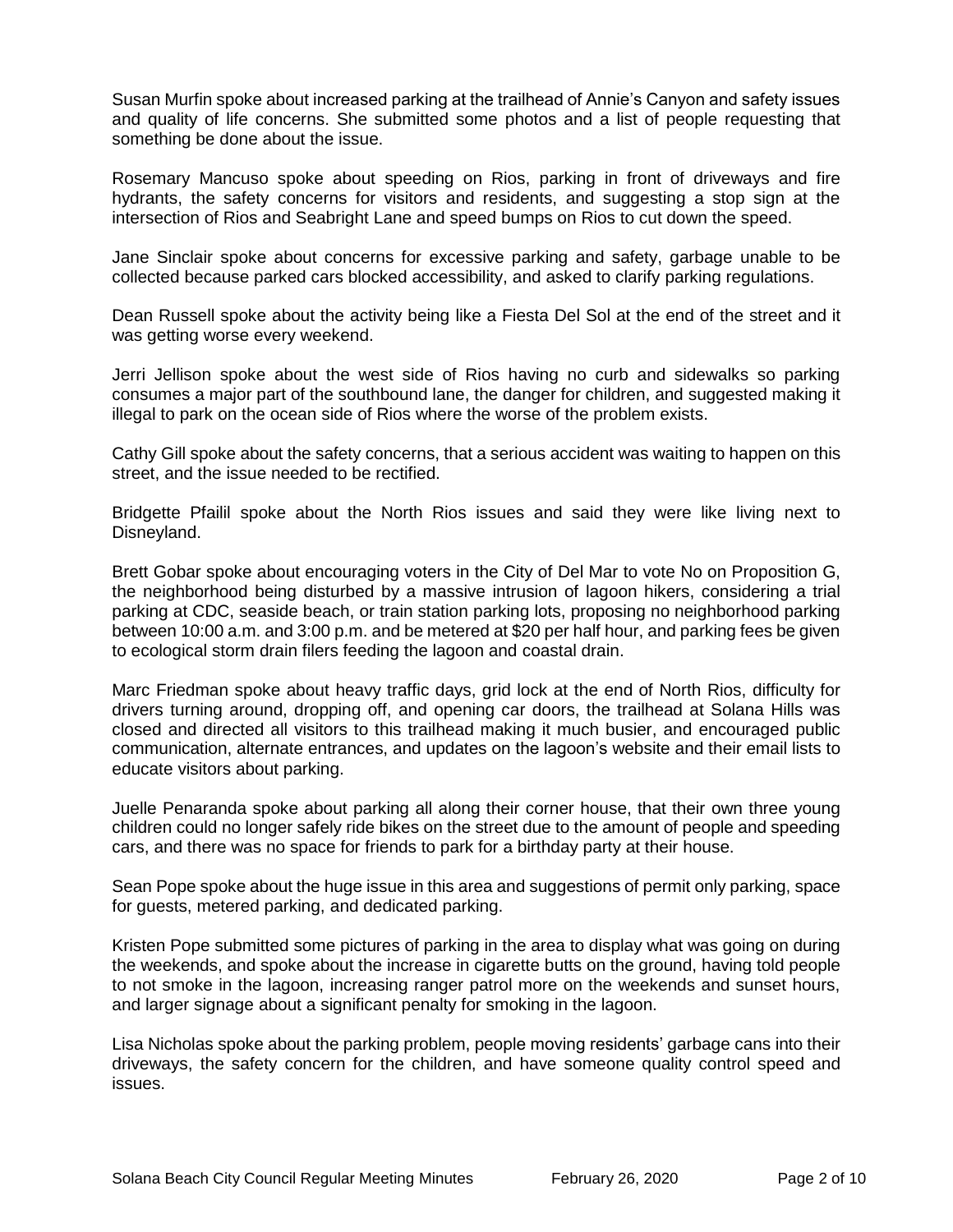Tom Nicholas spoke about concerns of witnessing near misses of accidents, the driveways used for a three-point turn, moving trash cans into driveways from their place in the street designated for pickup, and the eventual injury or accident from the excessive activity.

Ronan Brown spoke about agreeing with all of the comments, wanting people to enjoy the area, better management of the area was needed to help control the amount of people and cars.

Leila Maulik spoke about having four young children, purchasing her home ten years ago, the neighborhood was quiet and hidden away, the area now having constant traffic on any weekend or holiday, garbage and dog waste everywhere, that it would get worse with all of the posting of photos advertising the area and the cool hike and short distance from the entrance.

Doris Amam-Hillert, from the Solana Beach Library, announced the location as a ballot drop off and the Census 2020 and encouragement of involvement to ensure appropriate funding for the area.

Steve Ostrow spoke about the success of the Harbaugh Trails event including that attendees walked their dogs on leashes, considering allowing an area for an off-leash dog park in an area like the property north of La Colonia Park, and that it would be an asset to the community.

Valeri Paul presented a PowerPoint and spoke about serving on the Parks and Recreation Commission and recent requests at meetings from the community to look into a pickle ball court, and asked City Council to look into how to add a potential pickle ball count.

## **COUNCIL COMMUNITY ANNOUNCEMENTS / COMMENTARY:**

*An opportunity for City Council to make brief announcements or report on their activities. These items are not agendized for official City business with no action or substantive discussion.* 

# **A. CONSENT CALENDAR:** (Action Items) (A.1. - A.4.)

Items listed on the Consent Calendar are to be acted in a single action of the City Council unless pulled for discussion. Any member of the public may address the City Council on an item of concern by submitting to the City Clerk a speaker slip (located on the back table) before the Consent Calendar is addressed. Those items removed from the Consent Calendar by a member of the Council will be trailed to the end of the agenda, while Consent Calendar items removed by the public will be discussed immediately after approval of the Consent Calendar.

#### **A.1. Register Of Demands.** (File 0300-30)

Recommendation: That the City Council

1. Ratify the list of demands for January 25, 2020 – February 7, 2020.

[Item A.1. Report \(click here\)](https://solanabeach.govoffice3.com/vertical/Sites/%7B840804C2-F869-4904-9AE3-720581350CE7%7D/uploads/Item_A.1_Report_(click_here)_02-26-20.PDF)

*Posted Reports & Supplemental Docs contain records up to the cut off time, prior to the start of the meeting, for processing new submittals. The final official record containing handouts, PowerPoints, etc. can be obtained through a Records Request to the City Clerk's Office.*

**Motion:** Moved by Councilmember Zito and second by Councilmember Harless to approve. **Approved 5/0.** Motion carried unanimously.

#### **A.2. General Fund Adopted Budget for Fiscal Year 2019-2020 Changes.** (File 0330- 30)

Recommendation: That the City Council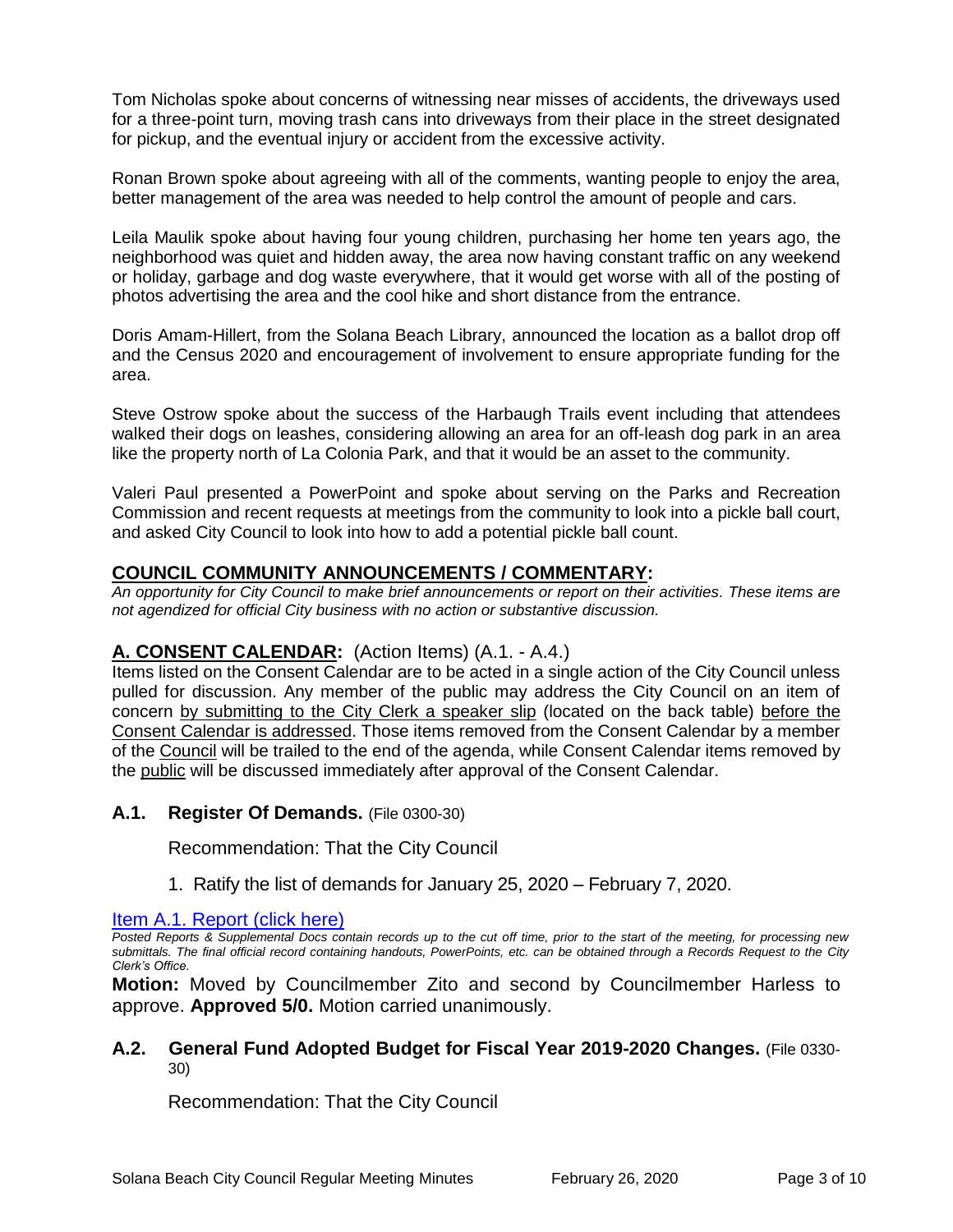1. Receive the report listing changes made to the Fiscal Year 2019-2020 General Fund Adopted Budget.

#### [Item A.2. Report \(click here\)](https://solanabeach.govoffice3.com/vertical/Sites/%7B840804C2-F869-4904-9AE3-720581350CE7%7D/uploads/Item_A.2_Report_(click_here)_02-26-20.PDF)

*Posted Reports & Supplemental Docs contain records up to the cut off time, prior to the start of the meeting, for processing new submittals. The final official record containing handouts, PowerPoints, etc. can be obtained through a Records Request to the City Clerk's Office.*

**Motion:** Moved by Councilmember Zito and second by Councilmember Harless to approve. **Approved 5/0.** Motion carried unanimously.

## **A.3. Emergency Corrugated Metal Pipes (CMP) Storm Drain Repairs – Notice of Completion.** (File 0850-40)

Recommendation: That the City Council

- 1. Adopt **Resolution 2020-025**:
	- a. Accepting as complete the Emergency Corrugated Metal Pipe Storm Drain Repairs constructed by PAL General Engineering, Inc.
	- b. Authorizing the City Clerk to file a Notice of Completion.

[Item A.3. Report \(click here\)](https://solanabeach.govoffice3.com/vertical/Sites/%7B840804C2-F869-4904-9AE3-720581350CE7%7D/uploads/Item_A.3_Report_(click_here)_02-26-20.PDF)

*Posted Reports & Supplemental Docs contain records up to the cut off time, prior to the start of the meeting, for processing new submittals. The final official record containing handouts, PowerPoints, etc. can be obtained through a Records Request to the City Clerk's Office.*

**Motion:** Moved by Councilmember Zito and second by Councilmember Harless to approve. **Approved 5/0.** Motion carried unanimously.

## **A.4. Adjustments to the Current Fiscal Year (FY) 2019/20 Seasonal/Temporary Salary Schedule, Management Salary Schedule, and Adding a Senior Civil Engineer Position to the Classification Plan.** (File 0520-10, 0510-20)

Recommendation: That the City Council

- 1. Adopt **Resolution 2020-020**:
	- a. Approving Salary Adjustments to the FY 2019/20 Part-Time/Temporary/Seasonal Salary Schedule and authorizing the City Manager to make any subsequent changes to the Salary Schedule in accordance with applicable laws.
	- b. Approving and adopting the creation and addition of the Senior Civil Engineer classification and position.
	- c. Approving and adopting the pay grade change on the FY 2019/20 Management Salary Schedule.

[Item A.4. Report \(click here\)](https://solanabeach.govoffice3.com/vertical/Sites/%7B840804C2-F869-4904-9AE3-720581350CE7%7D/uploads/Item_A.4_Report_(click_here)_02-26-20_.PDF)

*Posted Reports & Supplemental Docs contain records up to the cut off time, prior to the start of the meeting, for processing new submittals. The final official record containing handouts, PowerPoints, etc. can be obtained through a Records Request to the City Clerk's Office.*

**Motion:** Moved by Councilmember Zito and second by Councilmember Harless to approve. **Approved 5/0.** Motion carried unanimously.

**C.5. Citizen Commission Vacancy: Public Arts Commission Appointment**. (File 0120-06)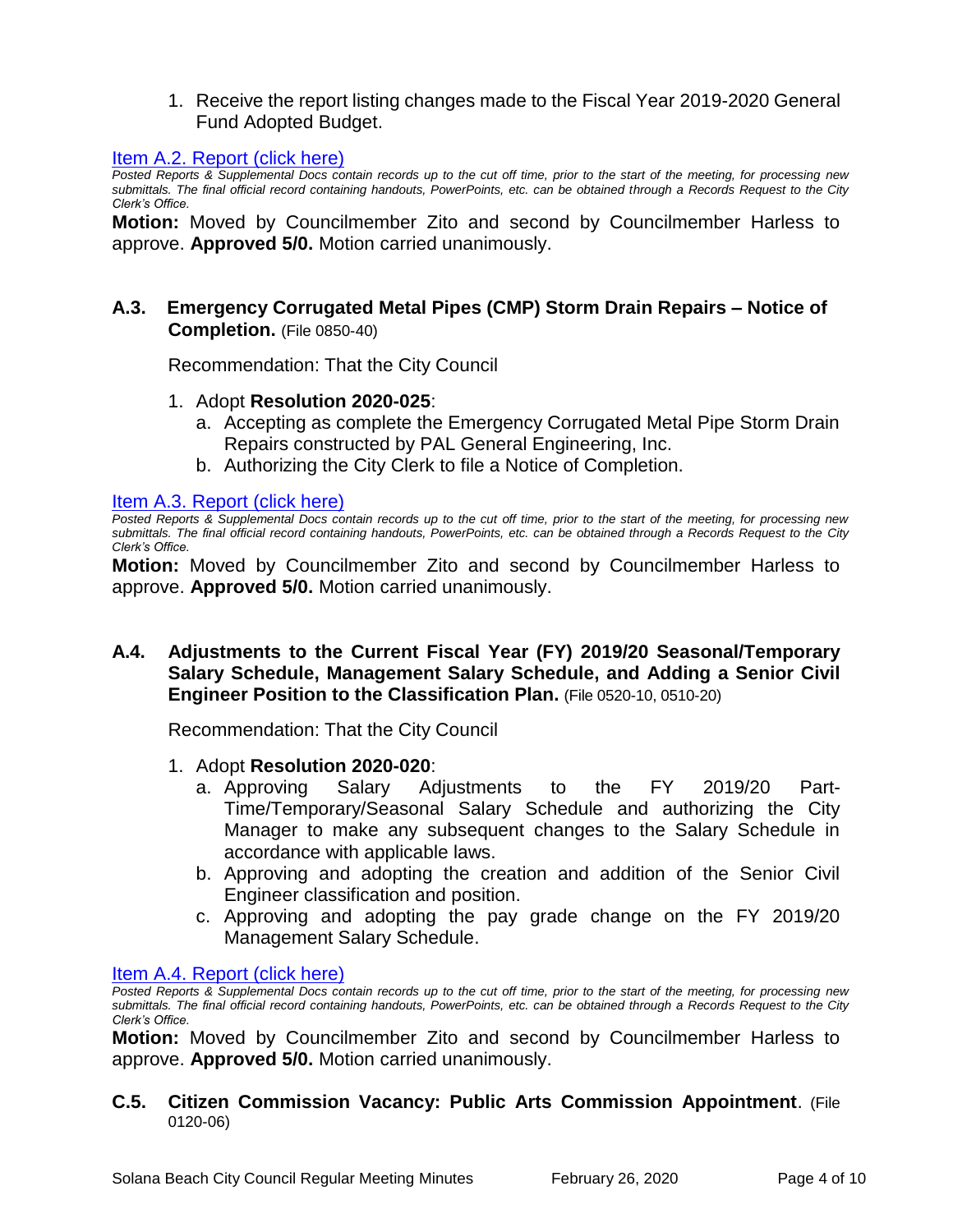## Recommendation: That the City Council

1. Appoint one (1) member to the Public Arts Commission nominated/appointed by *Council-at-large* for a term ending January 2022.

#### [Item C.5. Report \(click here\)](https://solanabeach.govoffice3.com/vertical/Sites/%7B840804C2-F869-4904-9AE3-720581350CE7%7D/uploads/Item_C.5_Report_(click_here)_02-26-20.PDF)

*Posted Reports & Supplemental Docs contain records up to the cut off time, prior to the start of the meeting, for processing new submittals. The final official record containing handouts, PowerPoints, etc. can be obtained through a Records Request to the City Clerk's Office.*

Shawn Hethcock spoke about her application for the Public Arts Commission, her experience teaching and collecting art, and her interest in serving.

**Motion:** Moved by Councilmember Becker and second by Deputy Mayor Hegenauer to appoint Shawn Hethcock. **Approved 5/0.** Motion carried unanimously.

# **B. PUBLIC HEARINGS:** (B.1.)

This portion of the agenda provides citizens an opportunity to express their views on a specific issue as required by law after proper noticing by submitting a speaker slip (located on the back table) to the City Clerk. After considering all of the evidence, including written materials and oral testimony, the City Council must make a decision supported by findings and the findings must be supported by substantial evidence in the record. An applicant or designee(s) for a private development/business project, for which the public hearing is being held, is allotted a total of fifteen minutes to speak, as per SBMC 2.04.210. A portion of the fifteen minutes may be saved to respond to those who speak in opposition. All other speakers have three minutes each. Please be aware of the timer light on the Council Dais.

## **B.1. Public Hearing: 675 Glenmont Dr., Applicant: Roemmich-Nottingham, Case DRP19-004, V19-001** (File 0600-40)

The proposed project meets the minimum zoning requirements under the SBMC, may be found to be consistent with the General Plan and may be found, as conditioned, to meet the discretionary findings required as discussed in this report to approve a DRP and VAR. Therefore, Staff recommends that the City Council:

- 1. Conduct the Public Hearing: Open the Public Hearing, Report Council Disclosures, Receive Public Testimony, and Close the Public Hearing.
- 2. Find the project exempt from the California Environmental Quality Act pursuant to Sections 15301 15302 of the State CEQA Guidelines; and
- 3. If the City Council makes the requisite findings and approves the project, adopt **Resolution 2020-024** conditionally approving a DRP and VAR to reconstruct a single-story, single-family residence, construct a 211 square-foot single-story addition, and perform associated site improvements at 675 Glenmont Drive, Solana Beach.

#### [Item B.1. Report \(click here\)](https://solanabeach.govoffice3.com/vertical/Sites/%7B840804C2-F869-4904-9AE3-720581350CE7%7D/uploads/Item_B.1_Report_(click_here)_02-26-20.PDF)

*Posted Reports & Supplemental Docs contain records up to the cut off time, prior to the start of the meeting, for processing new submittals. The final official record containing handouts, PowerPoints, etc. can be obtained through a Records Request to the City Clerk's Office.*

Mayor Edson opened the public hearing. Council disclosures.

Greg Wade, City Manager, introduced the item.

Solana Beach City Council Regular Meeting Minutes February 26, 2020 Page 5 of 10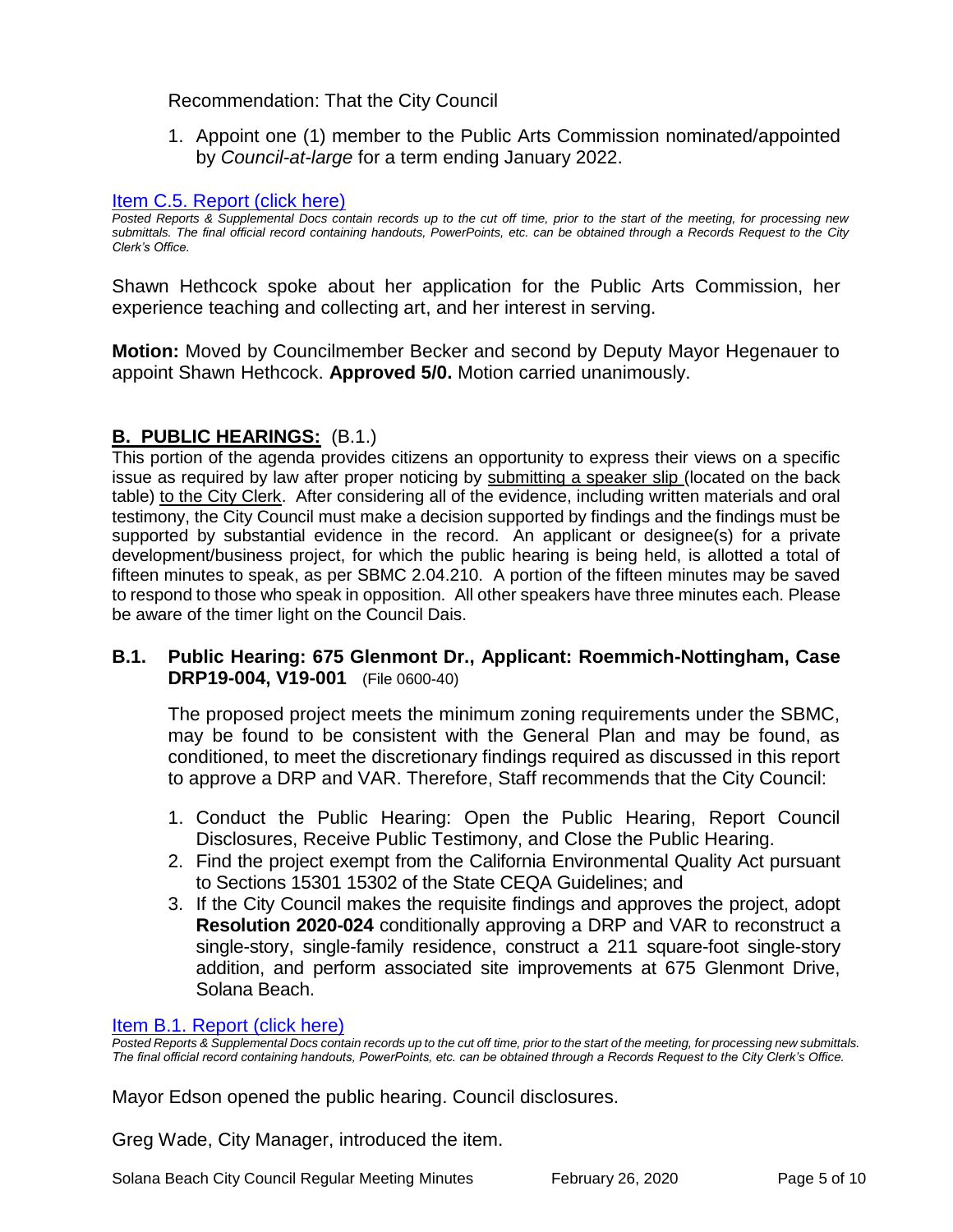Katie Benson, Sr. Planner, presented a PowerPoint (on file) reviewing the project.

Council and Staff discussed the reconstruction of the roof to replace what was removed, which was nonconforming, without changing the size or degree of nonconformity, that nonconforming use could be changed without increasing the size or degree of use, variance request was for the nonconformity of the existing encroachment into the front yard setback to be increased in size and degree, the structural elements were currently removed from the roof, that if the roof was replaced to its exact original condition then it would not increase the nonconformity and not require a variance, calculations for determining where the front of the house faced on a triangular property with three surrounding streets, and how the property was addressed on Glenmont rather than Holmwood.

John Kavan, Applicant's Architect, spoke about the intent to keep the size of the nonconforming area would cause disjointed architecture and design, the proposal to change the appearance of the roof by changing the pitch, many properties in the area did not have the condition for the entire front of the house facing the street with an encroachment of 5 ft., their meetings with Planning establishing the front setbacks before they began design, the very end of the plan review when the Planning department stated that it was not consistent, and the request for a variance consideration due to the site conditions of the front setback.

Council, Staff, and Applicant discussed the initial discussion with the City regarding nonconformity and they could not increase the size or degree of nonconformity, starting construction without permits due to a lack of a stamp transfer, that the Applicant took responsibility for being incorrect in his assumption that it was okay to proceed, the intention to insulate the roof which required it to be altered, review of the City's Municipal Code which was clear about nonconforming structures, the code discusses size or intensity and the applicant did not apply height to this interpretation, the roof being stripped to a skeleton was not what was instructed to the contractor who did it, consider moving the structure out of the front yard setback since the backyard had an 85 ft. setback but with more topography

Rik Floyd said they were neighbors to the property and supported the project.

Council discussed the Planning Staff's thoroughness of the rules of nonconforming structures, how to make it clear that size or degree included additional height, the benefit of building a modest house, concerns of increasing the size of the nonconformity, the height that was not clear without story poles that were not required, considering a condition that if additional square footage was requested on this property in the future that it would be required to come before Council for a discretionary permit, the setback would potentially set a precedent, the benefit of the energy conservation efforts, that financial hardship was not a consideration for a variance, the property is slightly unique but there was still a lot of flat land that could be moved around, appreciate not building setback to setback, and the need to build within the buildable portion of the lot.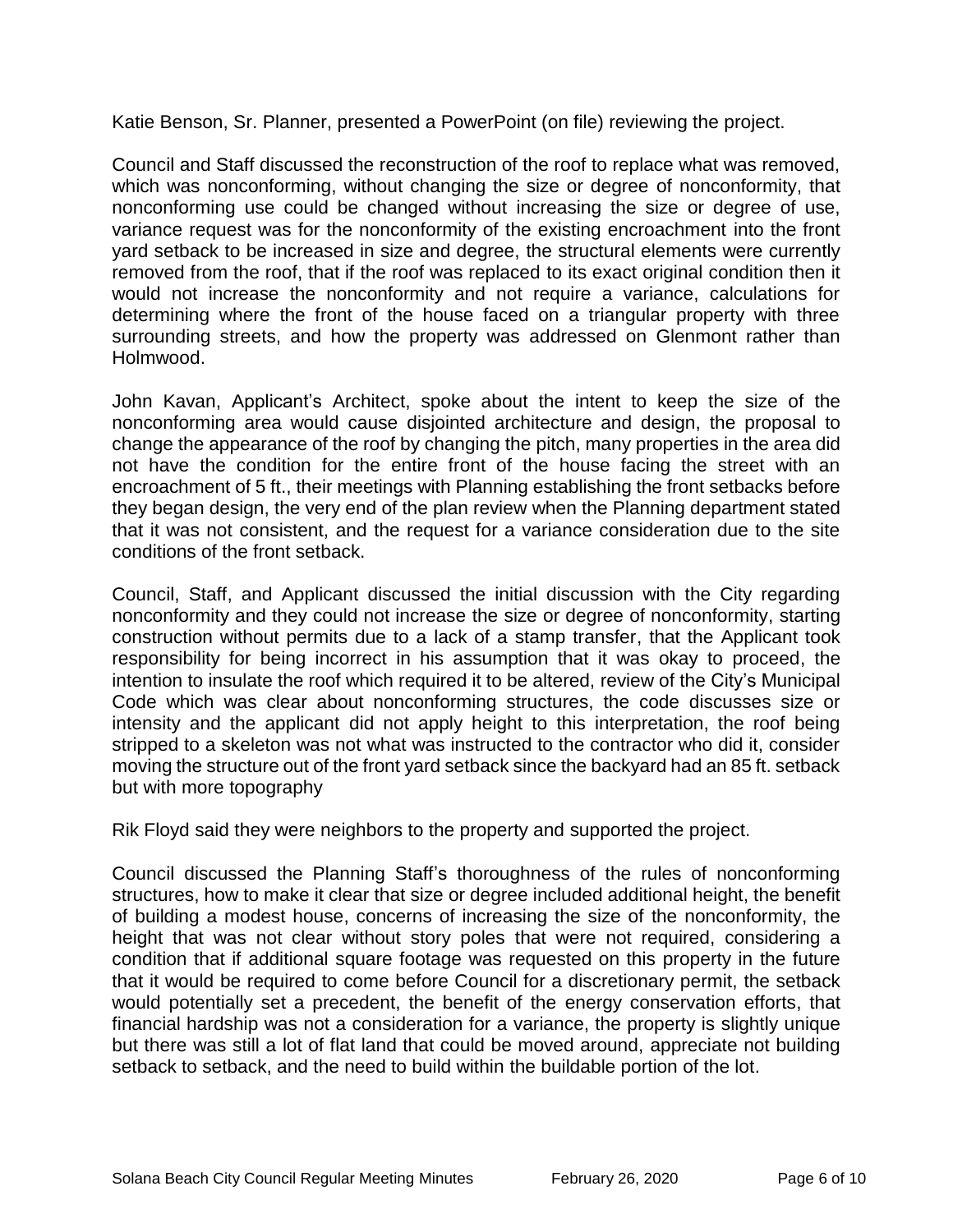Dean Roemmich, owner, spoke about the house being built in 1955 and was quite old with the interior utilities failing, their need to renew it and not move it, and that changing the design would be costly and they would be forced to move rather than do a redesign.

Council and Applicant discussed termite and water damage in need of repair, the unfortunate situation the Applicant was in, rebuilding the roof as it was before, variance request with the height increase was not supported by the majority of Council, make sure the setback area was not increasing the degree of nonconformity, and the Applicant would be amendable to a redesign with the front yard roof pitch remaining and slope the roof back from that point.

**Motion:** Moved by Councilmember Zito and second by Councilmember Becker to extend the hearing to a date not certain and return with a revised redesign. **Approved 5/0.** Motion carried unanimously.

**Motion:** Moved by Councilmember Harless and second by Deputy Mayor Edson Hegenauer to move Item C.3. to hear at this time. **Approved 5/0.** Motion carried unanimously.

# **C.3. Introduce (1st Reading) Ordinance 513 to Prohibit the Sale and Distribution of Flavored Tobacco Products.** (File 0230-10)

Recommendation: That the City Council

1. Introduce **Ordinance 513** adding Chapter 6.18 to the Solana Beach Municipal Code to prohibit the sale and distribution of flavored tobacco products.

[Item C.3. Report \(click here\)](https://solanabeach.govoffice3.com/vertical/Sites/%7B840804C2-F869-4904-9AE3-720581350CE7%7D/uploads/Item_C.3_Report_(click_here)_02-26-20.PDF)

[Item C.3. Supplemental Docs \(Updated 2-25-20\)](https://solanabeach.govoffice3.com/vertical/Sites/%7B840804C2-F869-4904-9AE3-720581350CE7%7D/uploads/Item_C.3._Supplemental_Docs_(2-25-20).pdf)

*Posted Reports & Supplemental Docs contain records up to the cut off time, prior to the start of the meeting, for processing new submittals. The final official record containing handouts, PowerPoints, etc. can be obtained through a Records Request to the City Clerk's Office.*

Johanna Canlas, City Attorney, introduced the item

Debra Schade spoke of her support as a member of San Dieguito Alliance for Drug Free Youth, President of the Solana Beach Schoolboard, and a parent, and that e-cigarettes had been the more frequently used by teenagers since 2014 due to the packaging resembling USB drives, and e-cigarettes was called an epidemic by the U.S. Surgeon General.

Hazell Belvin, American Lung Association, spoke of her support which would limit exposure and access to smoking in youth, reduce risk of chronic diseases such as cancer, and hearth disease, and that flavored tobacco products hooks kids and plays a key role in enticing children into nicotine addiction.

Grace Rapp said she was a local high school student, that vaping was a huge problem in high school, vaping products were easily obtained from older siblings and local tobacco stores, sweet smells of products are often in the hall at school, they attract kids for social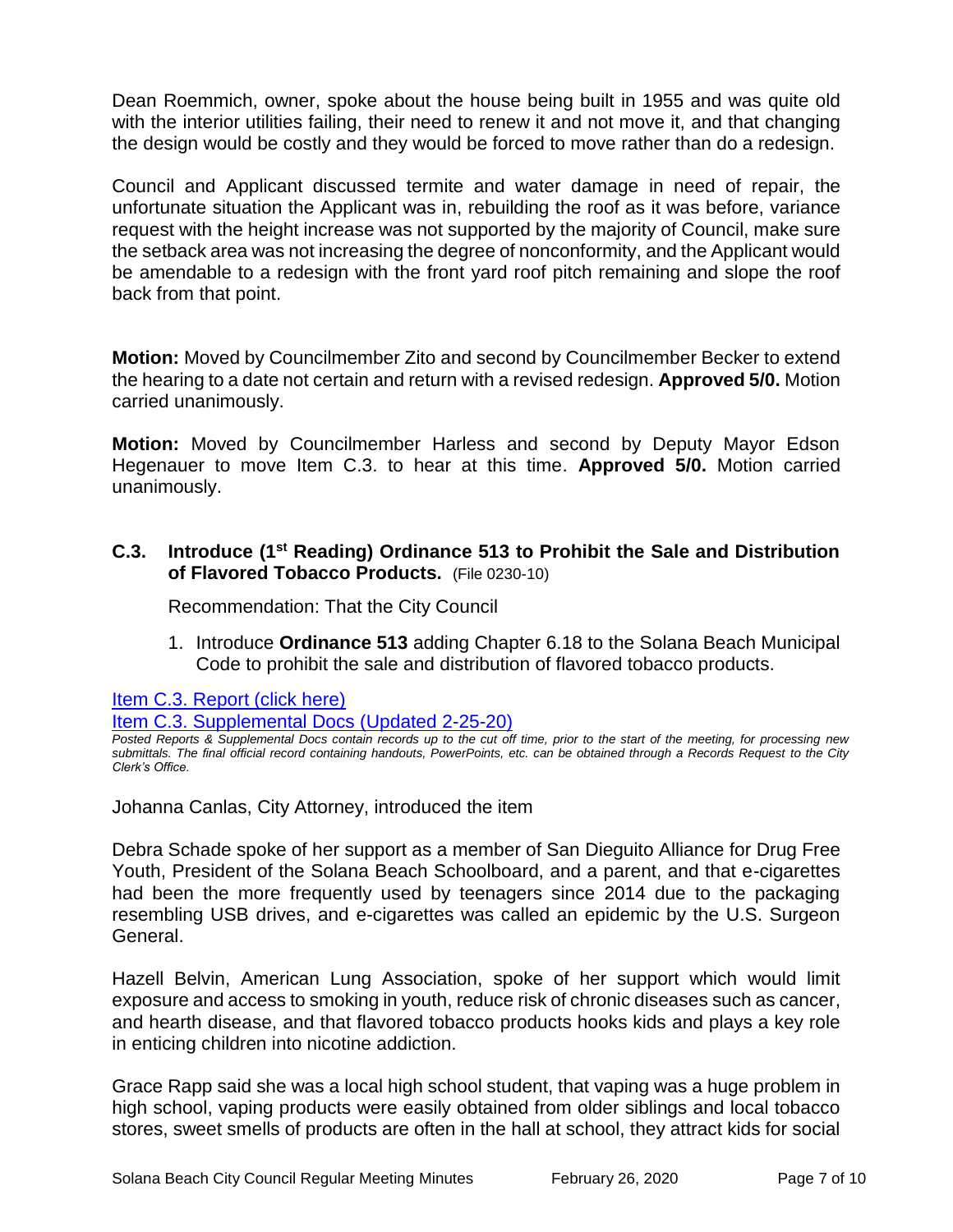acceptance and say that it eases their anxiety, and the tobacco industry was catering to kids.

Becky Rapp submitted a handout (on file) and said that she was a mother and public health educator, that she was concerned about this public health crisis, rising use was a detriment to physical and mental health, that 80% of young people who used tobacco started with a flavored product, 74% of youth said that they obtained a flavored tobacco product called Jewel at a store or retail outlet rather than online, the latest vaping product was a puff bar that was similar to Jewel, and that a ban on all flavored e-cigarettes would be a benefit to public health, especially to the youth.

Sadie Sutherland said she was a local high school junior, that vaping was a norm among teens, school restrooms smelled like fruit and artificial flavors as it was the typical hangout, the puff bar was the most common on her campus since it was cheap and came in various flavors, and that the ban would send a message to teens that Solana Beach cared about them.

Kathleen Kippett said that she was a public health practitioner with Coastal Communities Drug Free Coalition raising public health awareness, the ban set a high community standard for other cities, that Solana Beach was the first to ban smoking on the beach and other cities followed, and the ban would discourage access and use of unhealthy behaviors.

Peggy Walker, San Dieguito for Drug Free Youth, said that she had worked in youth tobacco use prevention education for many years, that tobacco rates were at an all-time low 10 years ago until they have returned with the introduction of vaping products and flavored tobacco products, and that public health workers and environmentalists are reporting that these products now presented a significant e-hazard waste issue.

Judi Strang, San Dieguito for Drug Free Youth, showed a puff bar that smelled wonderful which encouraged use, that they started about 30 years ago, she started as a social worker and moved into public health, use rates among alcohol and tobacco were high, that smoking behavior was a drug acquisition skill, and the ban would interrupt a drug acquisition activity among youth.

TerriAnn Skelly submitted a handout (on file) and said she was a mother and a public health educator, that the youth vaping epidemic came out of nowhere and was up 25% in one year, asked Council to send a letter of support to State Senate Bill 793, and that Council consider writing the opposition language for the November ballot measure that would bring marijuana to store fronts in Solana Beach.

Council and Staff discussed that the ban was on tobacco product that would include puff bars, it was a comprehensive in anticipation that the industry would bring new products in the future, that tobacco companies target teens, that tobacco retailers in Solana Beach must obtain a tobacco retailer license from the City, and that outreach began with the six local retailers.

**Motion:** Moved by Councilmember Becker and second by Councilmember Harless to approve. **Approved 5/0.** Motion carried unanimously.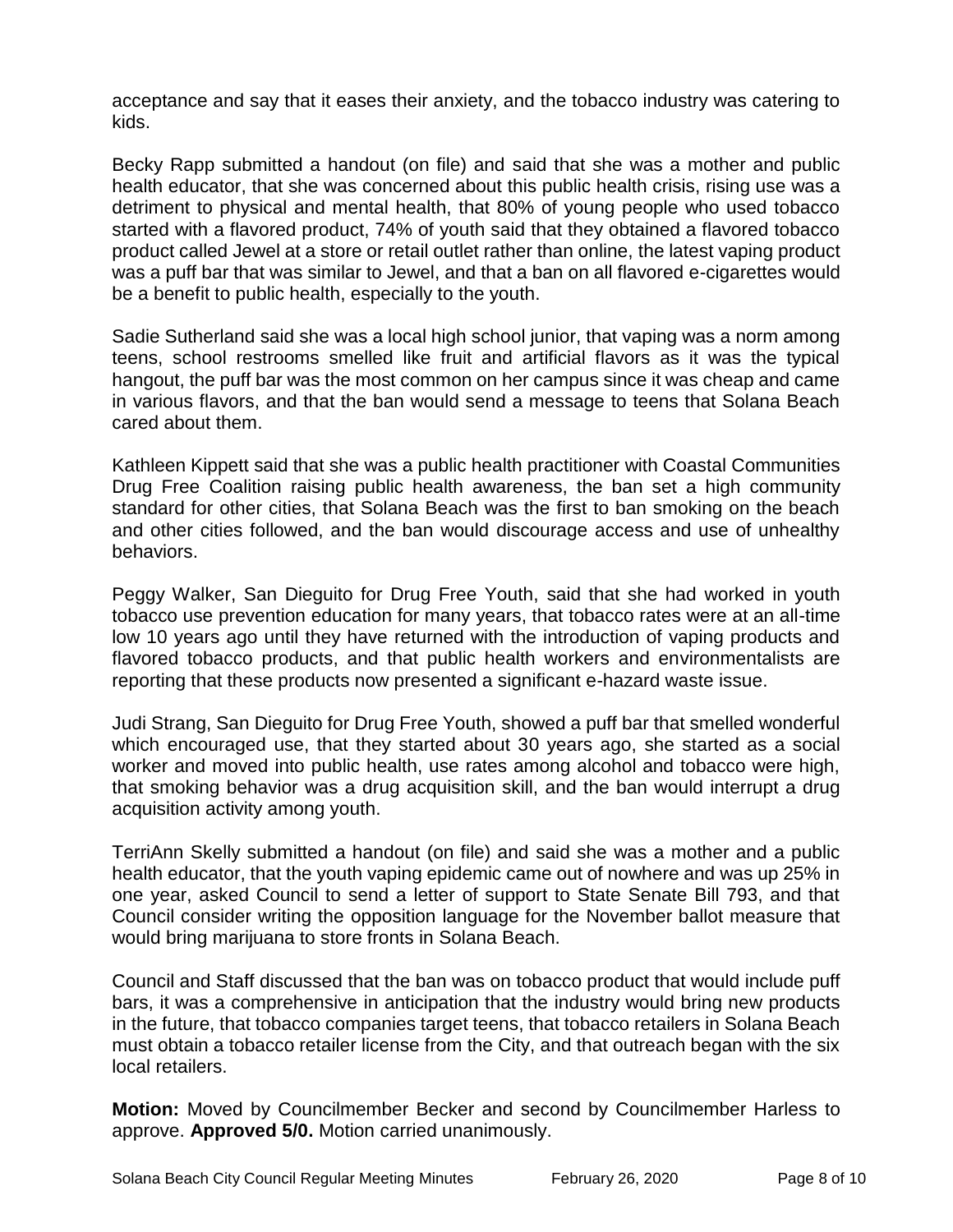# **C. STAFF REPORTS**: (C.1. – C.5.)

*Submit speaker slips to the City Clerk.*

## **C.1. Fiscal Year (FY) 2019-2020 Mid-Year Budget Adjustments.** (File 0330-30)

Recommendation: That the City Council

1. Adopt **Resolution 2020-026** revising appropriations in the Fiscal Year 2019/20 Budget.

#### [Item C.1. Report \(click here\)](https://solanabeach.govoffice3.com/vertical/Sites/%7B840804C2-F869-4904-9AE3-720581350CE7%7D/uploads/Item_C.1_Report_(click_here)_02-26-20.PDF)

*Posted Reports & Supplemental Docs contain records up to the cut off time, prior to the start of the meeting, for processing new submittals. The final official record containing handouts, PowerPoints, etc. can be obtained through a Records Request to the City Clerk's Office.*

Marie Berkuti, Finance Manager, presented a PowerPoint (on file)

Council and Staff discussed some pending payments to the City.

**Motion:** Moved by Councilmember Zito and second by Councilmember Harless to approve. **Approved 5/0.** Motion carried unanimously.

## **C.2. Revised Climate Adaptation Chapter Amending the 2017 Climate Action Plan and Receive the 2019 Climate Action Plan Update.** (File 0410-05)

Recommendation: That the City Council

#### 1. Adopt **Resolution 2020-021** and receive the 2019 CAP Update report.

Item C.2. Report (click here)

[Item C.2. Supplemental Docs \(Updated 2-26-20\)](https://solanabeach.govoffice3.com/vertical/Sites/%7B840804C2-F869-4904-9AE3-720581350CE7%7D/uploads/Item_C.2._Supplemental_Docs_(2-26-20)_-_O.pdf)

*Posted Reports & Supplemental Docs contain records up to the cut off time, prior to the start of the meeting, for processing new submittals. The final official record containing handouts, PowerPoints, etc. can be obtained through a Records Request to the City Clerk's Office.*

Greg Wade, City Manager, introduced the item.

Rimga Viskanta, Sr. Management Analyst, presented a PowerPoint (on file).

Council and Staff discussed receiving PED funds, City's fleet vehicles, grey water systems, potable reuse as a top priority and identifying sources for it, storage in relation to storm water, and providing a preferred list of trees in Solana Beach for indigenous benefits.

**Motion:** Moved by Deputy Mayor Hegenauer and second by Councilmember Becker to approve. **Approved 5/0.** Motion carried unanimously.